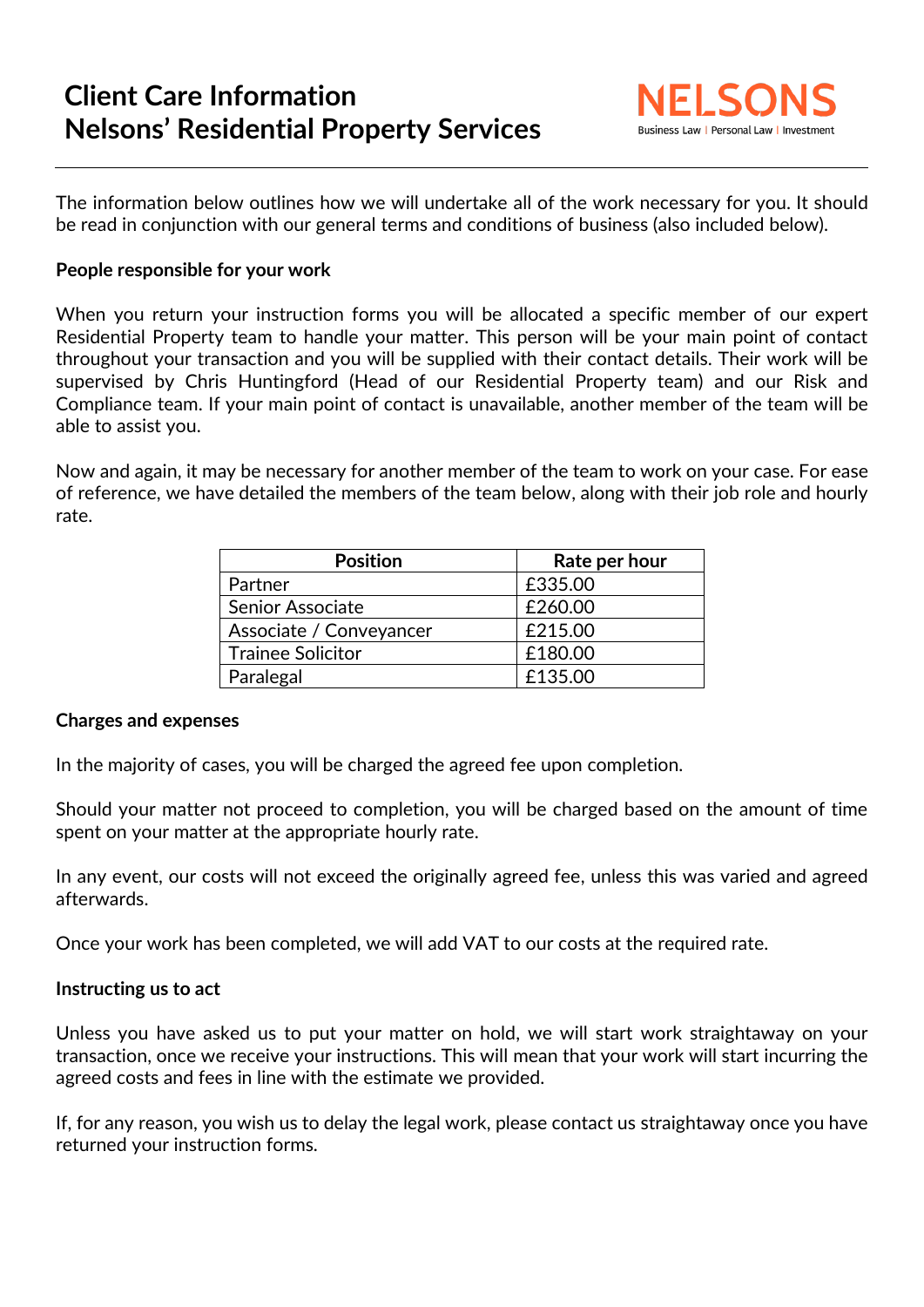

Our fees for residential property work are based on a straightforward transaction of a freehold property involving one mortgage lender. If any extra work or there are any issues with your transaction, this may result in additional costs being incurred. So that there are no nasty surprises later on, below are some examples of instances where additional charges may well arise. In most cases, these charges will likely not apply to your transaction but where they do, we will inform you straight away and the costs will also need to be paid on completion of your transaction.

These costs below are a guide only and if the work involved is more time consuming or complex and will result in higher costs, this will be discussed with you.

| <b>Complication</b>                                                     | When or why it is required?                                                                                                                                                                                                                                                                                                    | <b>What is involved?</b>                                                                                                                                                                                                                                      | <b>Cost</b><br>$(+VAT)$         | What is not<br>included?                                                                                                                 |
|-------------------------------------------------------------------------|--------------------------------------------------------------------------------------------------------------------------------------------------------------------------------------------------------------------------------------------------------------------------------------------------------------------------------|---------------------------------------------------------------------------------------------------------------------------------------------------------------------------------------------------------------------------------------------------------------|---------------------------------|------------------------------------------------------------------------------------------------------------------------------------------|
| <b>Additional bank</b><br>transfers                                     | Examples and not limited to:<br>a) Sending money to you after<br>completion.<br>b) If we have to return mortgage advance<br>fees on a delayed completion<br>c) If we have to redeem more than one<br>mortgage loan on a transaction                                                                                            | Destination bank account verification,<br>administering and completing the bank<br>transfer.                                                                                                                                                                  | £30.00<br>(per)<br>transfer)    | N/A                                                                                                                                      |
| <b>Additional title</b><br>investigation<br>enquiries                   | Where you or your mortgage lender ask<br>us to carry out investigations into a<br>property which are considered to be<br>outside the standard enquiries to be<br>made on a property transaction                                                                                                                                | Investigating and obtaining title<br>documentation and reporting our<br>findings to you or your lender.<br>Speaking with the lender after<br>completion with documentation not<br>usually required by most UK banks or<br>building societies.                 | From<br>£195.00                 | Examples include<br>Any indemnity<br>insurance,<br>correspondence<br>or negotiation<br>with neighbouring<br>property owners              |
| <b>Additional</b><br>property searches                                  | Where the property requires additional<br>searches to those contained in a standard<br>search bundle (local authority, drainage<br>and water, environmental and coal<br>mining), such as planning or development<br>assessments, commons searches, or any<br>searches on land outside of the title to<br>which you are buying. | Ordering, review and reporting to you<br>with the content of the additional<br>search results.                                                                                                                                                                | £50 per<br>additional<br>search | Cost of the<br>searches                                                                                                                  |
| <b>Arranging</b><br>indemnity<br>insurance<br>(standard policy)         | A common way to protect yourself from<br>some sort of legal defect with the<br>property which can't be resolved.                                                                                                                                                                                                               | Administering and obtaining a quote<br>from a reputable indemnity insurer,<br>reviewing the terms of the policy to<br>ensure it's suitable and agree<br>contractual terms with the other party                                                                | £75.00                          | The insurance<br>premium and any<br>additional insurer<br>requirements - e.g.<br>additional<br>searches or<br>statutory<br>declarations. |
| <b>Arranging</b><br>Indemnity -<br>bespoke policy                       | Where the title or property amounts to a<br>legal defect which is unusual or does not<br>meet the standard pre commencement<br>conditions of a standard legal indemnity<br>policy                                                                                                                                              | Preparing statement of facts and<br>applying directly to an underwriter to<br>try and establish insurance cover                                                                                                                                               | £150.00                         | The insurance<br>premium and any<br>additional insurer<br>requirements - e.g.<br>additional<br>searches or<br>statutory<br>declarations. |
| Auction packs for<br><b>Sale Transactions</b>                           | If the property is being sold at auction                                                                                                                                                                                                                                                                                       | Preparing and delivering an auction<br>pack on a sale to include bespoke<br>auction conditions                                                                                                                                                                | £150.00                         | Search costs,<br>document fees<br>and necessary title<br>indemnity<br>insurance                                                          |
| Bridging finance/<br>unregulated and<br>private lending<br>arrangements | Where your transactions involves taking<br>a loan or providing funding which is non-<br>regulated, high risk bridging finance or<br>private funding arrangements in<br>exchange for security of the property<br>Title                                                                                                          | Drafting/review of the loan<br>agreements and charge<br>documentation, processing complex<br>instructions, providing professional<br>undertakings and dealing/ensuring<br>registration of interests. Advising you<br>of the risks and obligations associated. | From<br>£495.00                 | Third parts costs<br>and expenses, any<br>company<br>transaction<br>charges                                                              |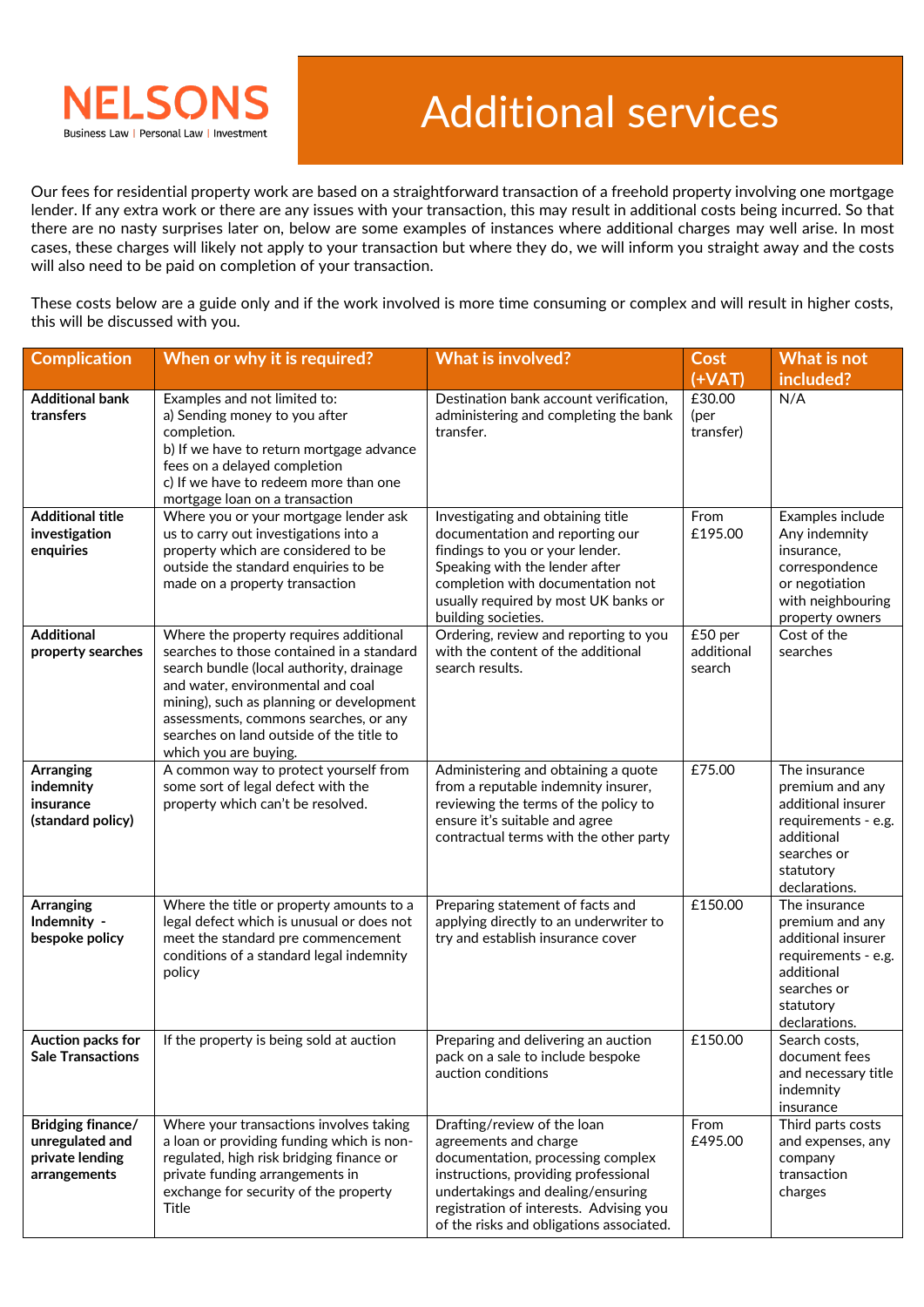| Company<br>transactions                                                                          | If you decide to buy or sell a property as<br>a company rather than selling or buying<br>in your personal names                                                                                                                                                                                     | Carrying out additional checks on the<br>status and authority of the company,<br>dealing with requirements in respect<br>of any mortgage lender and attending<br>to the Companies House registration<br>formalities on completion  | £195.00                                                                              | <b>Companies House</b><br>registration fees,<br>companies Court<br>searches,<br>company searches                                |
|--------------------------------------------------------------------------------------------------|-----------------------------------------------------------------------------------------------------------------------------------------------------------------------------------------------------------------------------------------------------------------------------------------------------|------------------------------------------------------------------------------------------------------------------------------------------------------------------------------------------------------------------------------------|--------------------------------------------------------------------------------------|---------------------------------------------------------------------------------------------------------------------------------|
| Dealing with more<br>than one<br>mortgage lender<br>or restrictions on<br>your sale property     | If you have more than one mortgage or<br>legal charge on your sale property or<br>have restrictions or notices to discharge                                                                                                                                                                         | Obtaining redemption statements and<br>administering the redemption on the<br>mortgages on a sale, and ensuring legal<br>discharge of those interests                                                                              | £125.00<br>per lender                                                                | Charges made by<br>the lender and<br>bank transfer fees<br>for making any<br>necessary<br>payments                              |
| Dealing with third<br>parties                                                                    | If you are selling as part of a matrimonial<br>settlement and require us to correspond<br>with both parties separately; or if you<br>have separate solicitors acting on a<br>related transaction that requires us to<br>liaise with them to facilitate a<br>simultaneous completion of both matters | Increase in the time spent on your<br>transaction in corresponding with<br>additional parties or having to gain<br>agreement from third parties for each<br>action                                                                 | From<br>£150.00                                                                      | N/A                                                                                                                             |
| Deeds of<br>covenant                                                                             | Some properties require a new owner to<br>enter a deed of covenant with a landlord<br>or management company to comply with<br>terms set out as part of the maintenance<br>provisions                                                                                                                | Drafting a deed of covenant and<br>arranging for the draft to be approved<br>as appropriate; or arranging for the<br>service of the deed on the necessary<br>party on completion                                                   | £125.00                                                                              | Any<br>administration fee<br>charged                                                                                            |
| Deeds of<br>Variation                                                                            | Where your title may contain errors or<br>defects which require a formal deed of<br>variation for the purposes of sale or to<br>meet lending conditions.                                                                                                                                            | Liaising with third party solicitors,<br>reviewing and approving draft Deed,<br>arranging execution and transfer of<br>any consideration.                                                                                          | From<br>£650.00                                                                      | Any premium<br>payable, cost of<br>plans, any third<br>party legal cost or<br>expenses.                                         |
| <b>Declarations of</b><br><b>Trust and</b><br><b>Restriction to</b><br>protect the<br>interests. | Advisable when couples purchase a<br>property in just one name or jointly in<br>unequal shares to secure their interest in<br>future                                                                                                                                                                | Advice on the benefits and<br>implications of setting up a Trust and<br>drafting a declaration and registering it<br>at HM Land Registry                                                                                           | £125.00 -<br>£250.00<br>based on<br>complexity<br>and a<br>Restriction<br>fee £50.00 | Advice on Tax<br>Implications and<br>HM Land Registry<br>fees                                                                   |
| <b>Delayed</b><br>completion/<br><b>Breach of</b><br>Contract                                    | Where your transaction does not<br>complete on the agreed completion date<br>in accordance with the set terms of your<br>exchanged contract.                                                                                                                                                        | Rescheduling completion (where<br>instructed), service of any notices,<br>returning and re-requesting mortgage<br>funding, production of revised<br>financial statements                                                           | £295.00                                                                              | Any variation or<br>assignment of<br>original contract,<br>any losses,<br>interest, notice<br>fees payable to<br>third parties. |
| <b>Gifted deposits</b>                                                                           | If you are receiving a gifted deposit from<br>a friend or family member toward the<br>purchase of your property                                                                                                                                                                                     | Verifying the source of funds and<br>identification of the people making the<br>gift to comply with money laundering<br>regulations and reporting to mortgage<br>lenders for satisfaction of mortgage<br>lender conditions         | £ £75.00<br>per donor                                                                | The gifted deposit                                                                                                              |
| Help to Buy ISAs<br>Or<br><b>Lifetime ISAs</b>                                                   | If you are purchasing with the aid of a<br>government Help to Buy ISA or Lifetime<br><b>ISA</b>                                                                                                                                                                                                     | Verifying the source of the funds to<br>comply with money laundering<br>regulations, making a request via the<br>Help to Buy Government portal for<br>the drawdown of the additional bonus<br>and any post completion requirements | £50.00 per<br>ISA                                                                    | Any charges by<br>your bank or<br>building society<br>regarding the<br>release of the<br>Help to Buy ISA<br>monies              |
| Insolvency<br>considerations                                                                     | If on the purchase of a property the seller<br>is bankrupt or has been the subject of<br>bankruptcy proceedings then there is a<br>great risk they may not be in a position to<br>sell the property to you                                                                                          | Advice from our expert Insolvency<br>team to ensure that you will get a<br>good title to the property on<br>completion                                                                                                             | From<br>£400.00<br>based on<br>complexity                                            | Any necessary<br>indemnity<br>insurance or<br>insolvency service<br>fees                                                        |
| Key undertakings                                                                                 | If a seller and buyer agree to the buyer<br>having access to the property between<br>exchange and completion                                                                                                                                                                                        | Drafting and approving the key<br>undertaking document and arranging<br>for appropriate amendments to the<br>contract                                                                                                              | £100.00                                                                              | N/A                                                                                                                             |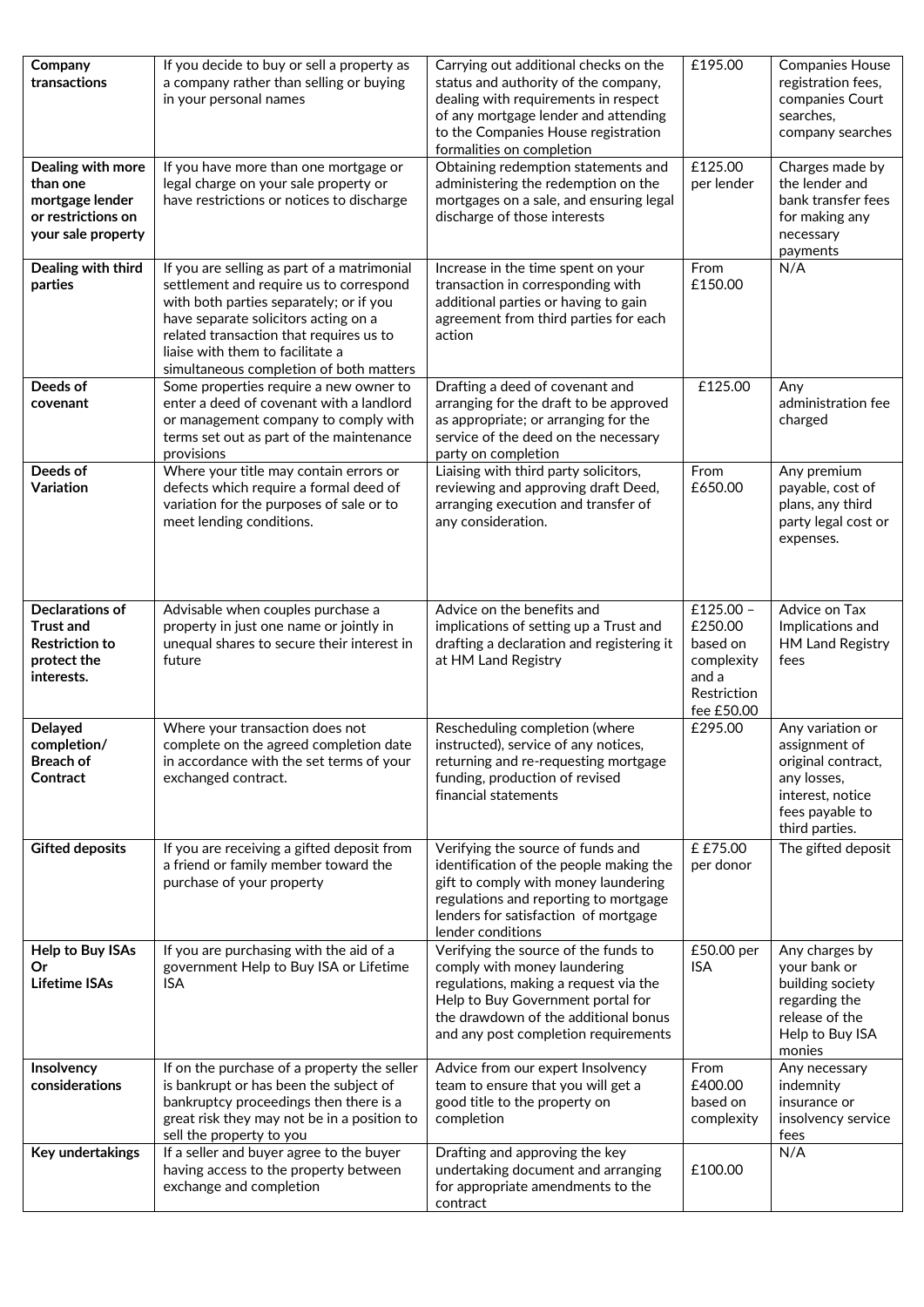| Leasehold<br>property                                                                                           | If after investigating your property it<br>transpires that the tenure is leasehold,<br>not freehold                                                                                                                                                                                          | Reviewing and reporting to you on the<br>lease, dealing with enquiries of the<br>landlord. Handling apportionments of<br>rent and service charge on completion<br>and dealing with post completion<br>assignment formalities. Ensuring the<br>Lease if mortgage lender compliant.        | £450.00                                                   | Fees charged by<br>the landlord,<br>freeholder or<br>management<br>agents. Work<br>relating to a<br>Management<br>company             |
|-----------------------------------------------------------------------------------------------------------------|----------------------------------------------------------------------------------------------------------------------------------------------------------------------------------------------------------------------------------------------------------------------------------------------|------------------------------------------------------------------------------------------------------------------------------------------------------------------------------------------------------------------------------------------------------------------------------------------|-----------------------------------------------------------|---------------------------------------------------------------------------------------------------------------------------------------|
| Management<br>companies                                                                                         | If the property is subject to a<br>management company                                                                                                                                                                                                                                        | Reviewing and reporting to you the<br>memorandum and articles of the<br>company, dealing with the assignment<br>of any share or membership. Handing<br>the apportionment of any charges                                                                                                  | £250.00                                                   | Fees charged by<br>the management<br>companies' agents<br>or legal<br>representatives.<br>Fees for<br>disbursements.                  |
| <b>New Build</b><br>property/New<br>conversions.                                                                | Where the property is a newly built or<br>converted property for habitation for the<br>first time                                                                                                                                                                                            | Investigating Title, planning, new<br>home warranty, building control and<br>review of legal presentation of the<br>development documentation                                                                                                                                            | £250.00                                                   | Any Leasehold/<br>management<br>company fees,<br>searches, other<br>legal services.                                                   |
| <b>Properties subject</b><br>to Overage<br>(Clawback), pre-<br>emption (right of<br>first refusal<br>provisions | Where the property contains or is<br>proposed to contain an Overage interest<br>or a right of first refusal.                                                                                                                                                                                 | Review, advise and report on the<br>provisions, ensure interests are<br>protected, ensure appropriate<br>covenants are maintained and<br>certificates of compliance are obtained                                                                                                         | From<br>£495.00                                           | Plans, third party<br>solicitor fees, any<br>payments required<br>under the terms of<br>the Deeds                                     |
| Properties subject<br>to a tenancy or<br>occupier                                                               | You are buying a property subject to an<br>existing tenant or other occupier; or you<br>are buying a property and intend on<br>completion to let the property to a new<br>tenant                                                                                                             | Review the tenancy arrangements to<br>ensure they are compliant with a<br>mortgage lender's requirements,<br>serving notice on the tenant of the<br>change of landlord, and dealing with<br>apportion of rental payments on<br>completion                                                | £150.00<br>per<br>tenancy or<br>other legal<br>documents. | N/A                                                                                                                                   |
| <b>Rent Charges</b>                                                                                             | If the property you are purchasing or<br>selling is subject to a Rent Charge                                                                                                                                                                                                                 | Investigating circumstances, reviewing<br>Title, dealing with any necessary<br>enquires on a sale. Ensuring that the<br>Rent Charge is paid up to date and<br>advising on Rent Charge complexities<br>on a purchase. Ensuring the Rent<br>Charge meets lending criteria at<br>completion | £250.00                                                   | Rent Charge<br>holders fees, any<br>required<br>indemnity<br>insurances, any<br>required Deed of<br>Variation to your<br>rent charge. |
| <b>Retentions</b>                                                                                               | You or another party require an amount<br>of money to be held back after<br>completion of the transaction pending a<br>future issue which would allow the sale<br>to complete and the issue to be resolved<br>at a later date                                                                | Establishing the extent of the<br>retention and the amount, negotiating<br>the terms with the other party,<br>drafting an appropriate clause for the<br>contract, dealing with the<br>management and release of the<br>retention following completion                                    | £125.00<br>per 6<br>months<br>retention.                  | The retention<br>monies and the<br>other sides legal<br>fees                                                                          |
| <b>Site Visits</b>                                                                                              | Where there is a requirement to see the<br>property in order to understand the<br>nature of the transaction and establish<br>instructions                                                                                                                                                    | Visit on site by appointment                                                                                                                                                                                                                                                             | Hourly rate<br>applies plus<br>expenses                   | Legal work<br>agreed.                                                                                                                 |
| Solar panels                                                                                                    | Where a property is subject to a lease for<br>solar panels.                                                                                                                                                                                                                                  | Ensuring the provisions of the lease<br>are the installation was compliant with<br>mortgage lender requirements.                                                                                                                                                                         | £250.00                                                   | Any fees charged<br>by the Solar<br>Energy provider.                                                                                  |
| <b>Statutory</b><br>declarations or<br><b>Statements of</b><br>Truth                                            | Sometimes required as evidence of<br>acquiring rights by long use, or ownership<br>by possession or loss of documents; or<br>where a declaration of solvency is<br>required where there has been a gift of a<br>property in the last five years or a<br>property is to be sold at undervalue | Take your instructions and draft an<br>appropriate declaration, arrange the<br>approval of the declaration with the<br>other party and liaise with you to<br>make the declaration and forward it<br>once complete                                                                        | From<br>£150.00<br>Per<br>declaration<br>statement        | Commissioners'<br>fees for swearing<br>the declaration,<br>plans, any third<br>party solicitor<br>fees.                               |